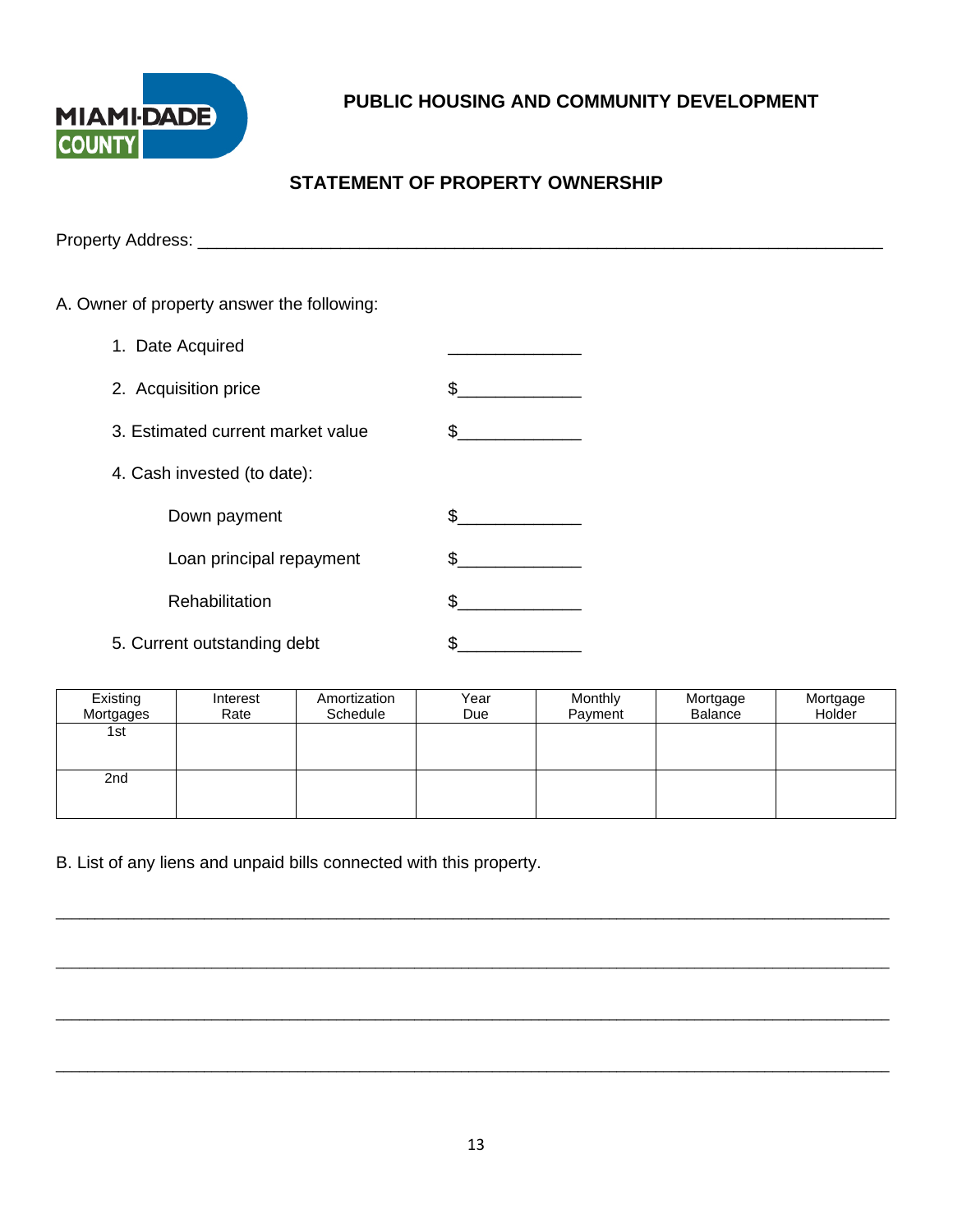

### **YEAR ONE**

#### **STATEMENT OF RENTAL INCOME**

Property Address: \_\_\_\_\_\_\_\_\_\_\_\_\_\_\_\_\_\_\_\_\_\_\_\_\_\_\_\_\_\_\_\_\_\_\_\_\_\_\_\_\_\_\_\_\_\_\_\_\_\_\_\_\_\_\_\_\_\_\_\_\_\_\_\_\_\_\_\_\_\_

| <b>UNIT TYPE</b>              | <b>NUMBER</b><br><b>OF</b><br><b>UNITS</b> | <b>SQUARE</b><br><b>FEET PER</b><br><b>UNIT</b> | <b>CURRENT</b><br><b>RENT PER</b><br><b>UNIT</b> | <b>RENT PER</b><br><b>UNIT AFTER</b><br><b>REHAB</b> | * TOTAL MONTHLY<br><b>GROSS RENT (# OF</b><br>UNITS X RENT PER UNIT) |
|-------------------------------|--------------------------------------------|-------------------------------------------------|--------------------------------------------------|------------------------------------------------------|----------------------------------------------------------------------|
| <b>STUDIO</b>                 |                                            |                                                 |                                                  |                                                      |                                                                      |
| 1 BEDROOM                     |                                            |                                                 |                                                  |                                                      |                                                                      |
| 1 BEDROOM                     |                                            |                                                 |                                                  |                                                      |                                                                      |
| 2 BEDROOM                     |                                            |                                                 |                                                  |                                                      |                                                                      |
| 2 BEDROOM                     |                                            |                                                 |                                                  |                                                      |                                                                      |
| 3 BEDROOM                     |                                            |                                                 |                                                  |                                                      |                                                                      |
| 4 BEDROOM                     |                                            |                                                 |                                                  |                                                      |                                                                      |
| OTHER INCOME (GARAGE/LAUNDRY) |                                            |                                                 |                                                  |                                                      |                                                                      |
| <b>TOTAL</b>                  |                                            |                                                 |                                                  |                                                      |                                                                      |

| TOTAL UNITS: TOTAL UNITS: | TOTAL MONTHLY RENT: \$               |
|---------------------------|--------------------------------------|
|                           | TOTAL YEARLY RENT: \$                |
|                           | % VACANCY ALLOWANCE (Minimum 5%): \$ |
|                           | ANNUAL RENT MINUS VACANCY: \$        |
|                           |                                      |

*\* Total monthly gross rents are the rent levels you expect to achieve after rehabilitation has been completed. Gross rents are the rents prior to applicable tenant utility allowance.*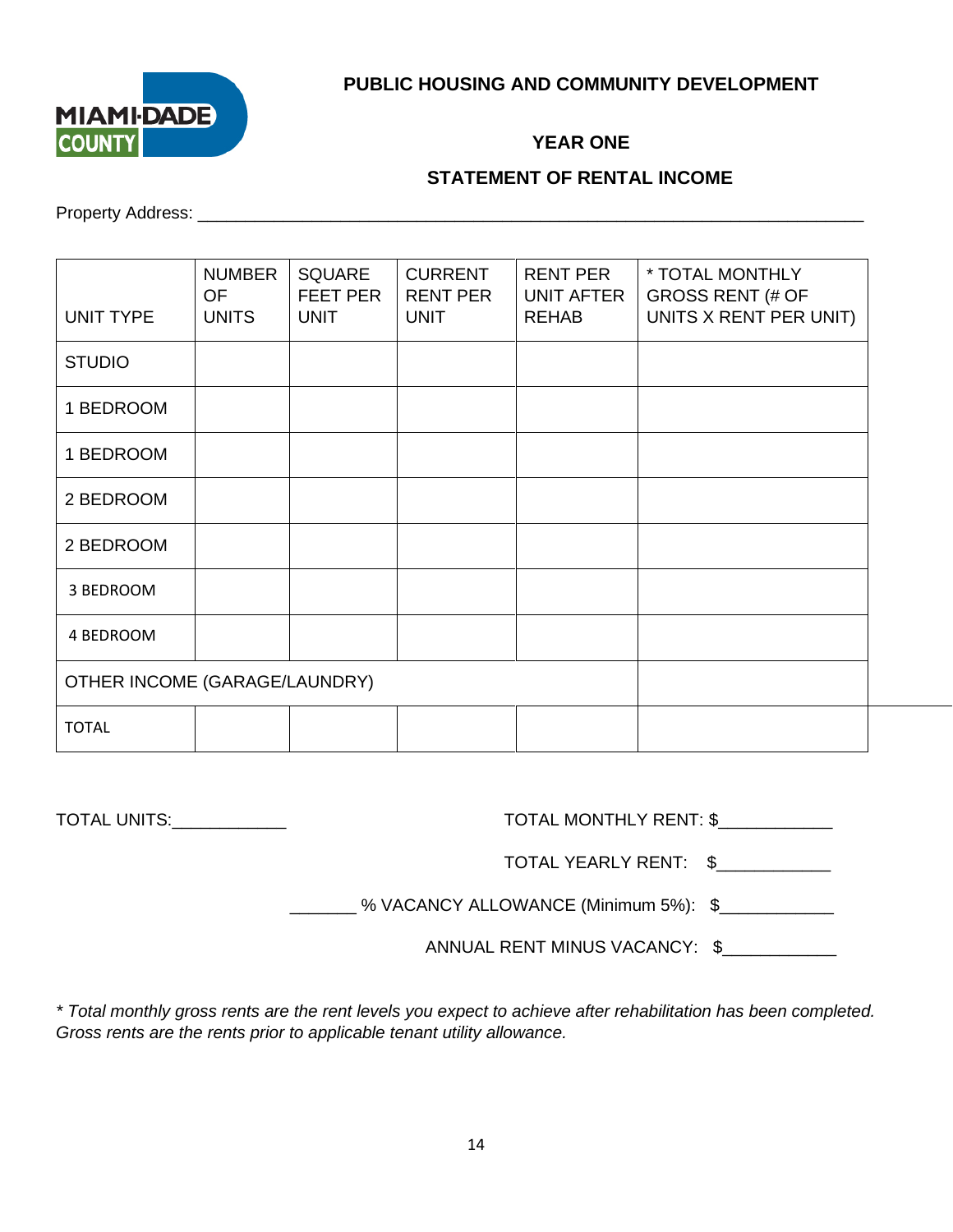

# **STATEMENT OF ANNUAL OPERATING EXPENSES**

| I. Operating Expenses                              |                                                                                                                                                                                                                                                                                                                                                     |  |  |  |
|----------------------------------------------------|-----------------------------------------------------------------------------------------------------------------------------------------------------------------------------------------------------------------------------------------------------------------------------------------------------------------------------------------------------|--|--|--|
| Utility Costs** - Gas                              |                                                                                                                                                                                                                                                                                                                                                     |  |  |  |
| - Electric                                         | $\frac{1}{2}$                                                                                                                                                                                                                                                                                                                                       |  |  |  |
| - Water/Sewer                                      | $\frac{1}{2}$ $\frac{1}{2}$ $\frac{1}{2}$ $\frac{1}{2}$ $\frac{1}{2}$ $\frac{1}{2}$ $\frac{1}{2}$ $\frac{1}{2}$ $\frac{1}{2}$ $\frac{1}{2}$ $\frac{1}{2}$ $\frac{1}{2}$ $\frac{1}{2}$ $\frac{1}{2}$ $\frac{1}{2}$ $\frac{1}{2}$ $\frac{1}{2}$ $\frac{1}{2}$ $\frac{1}{2}$ $\frac{1}{2}$ $\frac{1}{2}$ $\frac{1}{2}$                                 |  |  |  |
| Management Fee                                     | $\frac{1}{2}$                                                                                                                                                                                                                                                                                                                                       |  |  |  |
| <b>Property Taxes</b>                              | $\sim$                                                                                                                                                                                                                                                                                                                                              |  |  |  |
| Repair/Maintenance                                 | $\begin{picture}(20,20) \put(0,0){\line(1,0){100}} \put(15,0){\line(1,0){100}} \put(15,0){\line(1,0){100}} \put(15,0){\line(1,0){100}} \put(15,0){\line(1,0){100}} \put(15,0){\line(1,0){100}} \put(15,0){\line(1,0){100}} \put(15,0){\line(1,0){100}} \put(15,0){\line(1,0){100}} \put(15,0){\line(1,0){100}} \put(15,0){\line(1,0){100}} \$       |  |  |  |
| Insurance                                          |                                                                                                                                                                                                                                                                                                                                                     |  |  |  |
| <b>Waste Removal</b>                               | $\begin{picture}(20,20) \put(0,0){\line(1,0){10}} \put(15,0){\line(1,0){10}} \put(15,0){\line(1,0){10}} \put(15,0){\line(1,0){10}} \put(15,0){\line(1,0){10}} \put(15,0){\line(1,0){10}} \put(15,0){\line(1,0){10}} \put(15,0){\line(1,0){10}} \put(15,0){\line(1,0){10}} \put(15,0){\line(1,0){10}} \put(15,0){\line(1,0){10}} \put(15,0){\line(1$ |  |  |  |
| Extermination                                      |                                                                                                                                                                                                                                                                                                                                                     |  |  |  |
| <b>Advertising (Marketing)</b>                     | $\frac{1}{\sqrt{2}}$                                                                                                                                                                                                                                                                                                                                |  |  |  |
| Legal                                              | $\sim$                                                                                                                                                                                                                                                                                                                                              |  |  |  |
| Reserves                                           | $\sim$                                                                                                                                                                                                                                                                                                                                              |  |  |  |
| <u> 1989 - Johann Barbara, martin eta politika</u> | $\frac{1}{2}$                                                                                                                                                                                                                                                                                                                                       |  |  |  |
|                                                    | $\sim$                                                                                                                                                                                                                                                                                                                                              |  |  |  |
| <b>Total Annual Expenses</b>                       | <u> Liberal Maria San Barat da Ba</u><br>\$                                                                                                                                                                                                                                                                                                         |  |  |  |
| <b>Net Operating Income (before taxes)</b>         | $\sim$                                                                                                                                                                                                                                                                                                                                              |  |  |  |

**I.** If the above costs are not based on current operating costs, please explain:

\*\* If any utilities are paid by tenant, please write "Tenant Paid"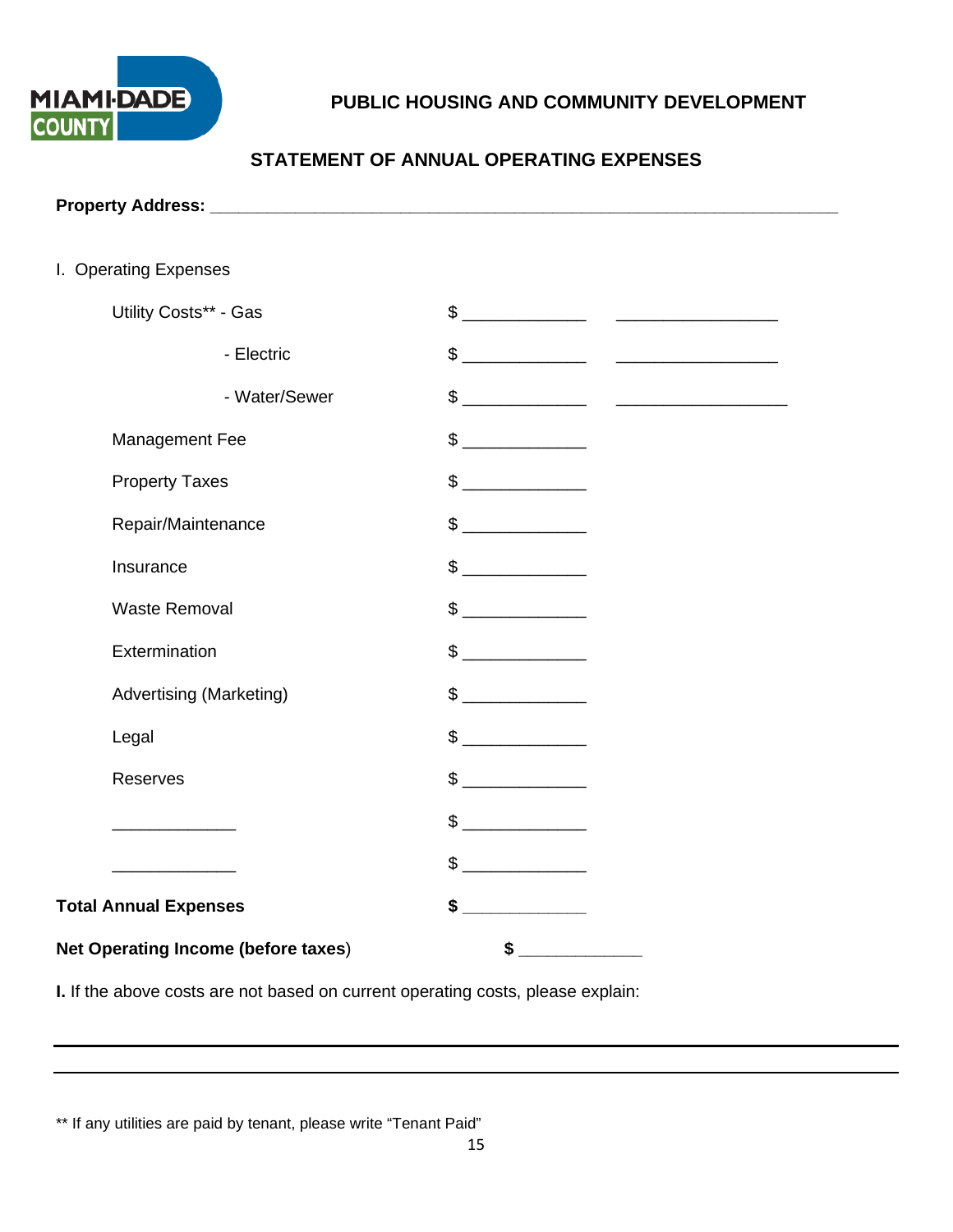|    | <b>NOAH PROPOSED SCOPE OF WORK</b><br><b>MIAMI-DADE</b><br><b>COUNTY</b>                              |  |  |                               |  |
|----|-------------------------------------------------------------------------------------------------------|--|--|-------------------------------|--|
|    | <b>PROPERTY ADDRESS:</b>                                                                              |  |  |                               |  |
|    | NUMBER OF UNITS: ________ Residential: _______ Commercial: _______ Number of Stories: _______         |  |  |                               |  |
|    | Area of Building Footprint __________Square Feet.: Approximate Length of Construction ________months  |  |  |                               |  |
|    |                                                                                                       |  |  |                               |  |
|    |                                                                                                       |  |  |                               |  |
|    | Building Permit Issues ______Yes_________No__________In Progress                                      |  |  |                               |  |
|    | Permit Drawings: Completed ______Not started________ In Progress__________(provide<br>process number) |  |  |                               |  |
|    | Asbestos Survey Clearance Letter ___ (inside building) Lead Base Paint Clearance Letter _________     |  |  | (Buildings built before 1978) |  |
| I. | <b>Site Improvements:</b>                                                                             |  |  |                               |  |
|    | Demolition                                                                                            |  |  |                               |  |
|    | Landscaping                                                                                           |  |  |                               |  |
|    | Pavement and Drainage                                                                                 |  |  |                               |  |
|    | Site Lighting                                                                                         |  |  |                               |  |
|    | <b>Fence and Gates</b>                                                                                |  |  |                               |  |
|    | <b>Walkways and Driveways</b>                                                                         |  |  |                               |  |
|    | Driveway Approach/Sidewalks                                                                           |  |  |                               |  |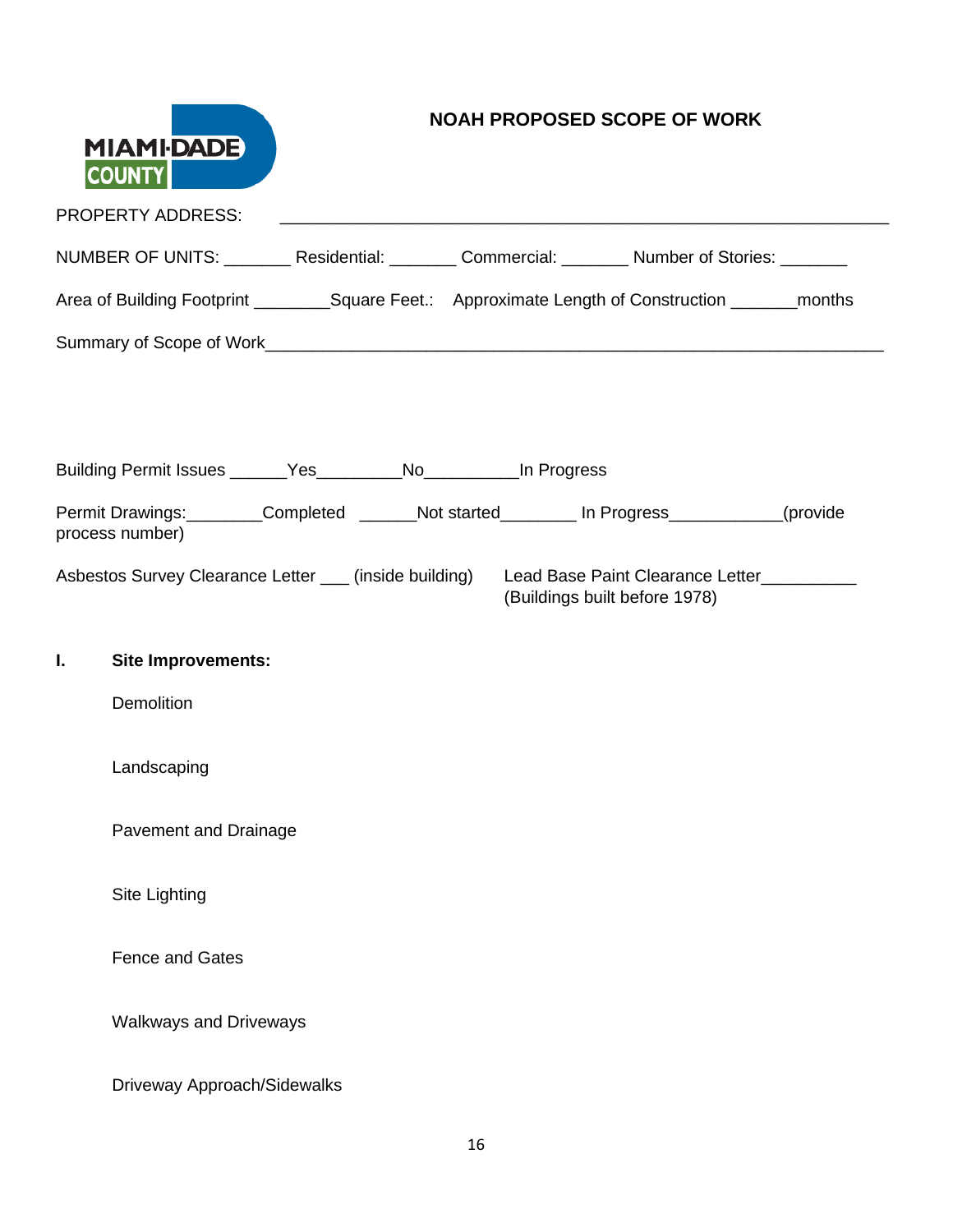Laundry Room

Exterior Signs (if applicable)

Asbestos abatement

Mail Boxes

ADA Accessibility

## **2. Building Exterior**:

Doors and Windows: (Impact or non-impact with shutters)

Re-Roofing

Building Corridor

Railings

**Stairs** 

Gutters and Downspouts

Exterior Walls Framing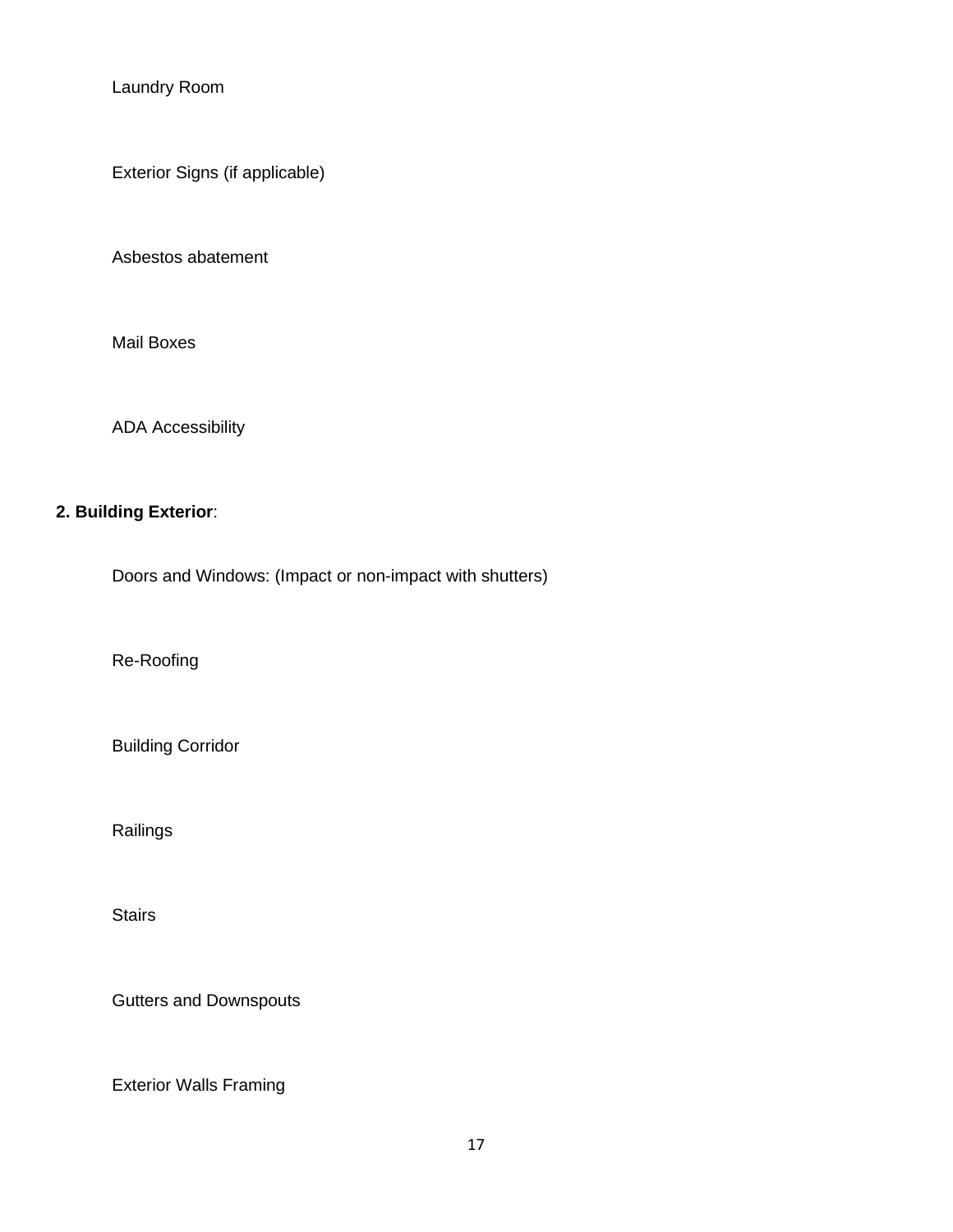Exterior Paint

**Elevators** 

### 3. **Life and Safety:**

Fire Alarm

Smoke Detectors

Illuminated Exit Lights

Fire Extinguishers

Security (Cameras only)

## 4. **Interior Work:**

**Demolition** 

New Walls, Ceiling and Doors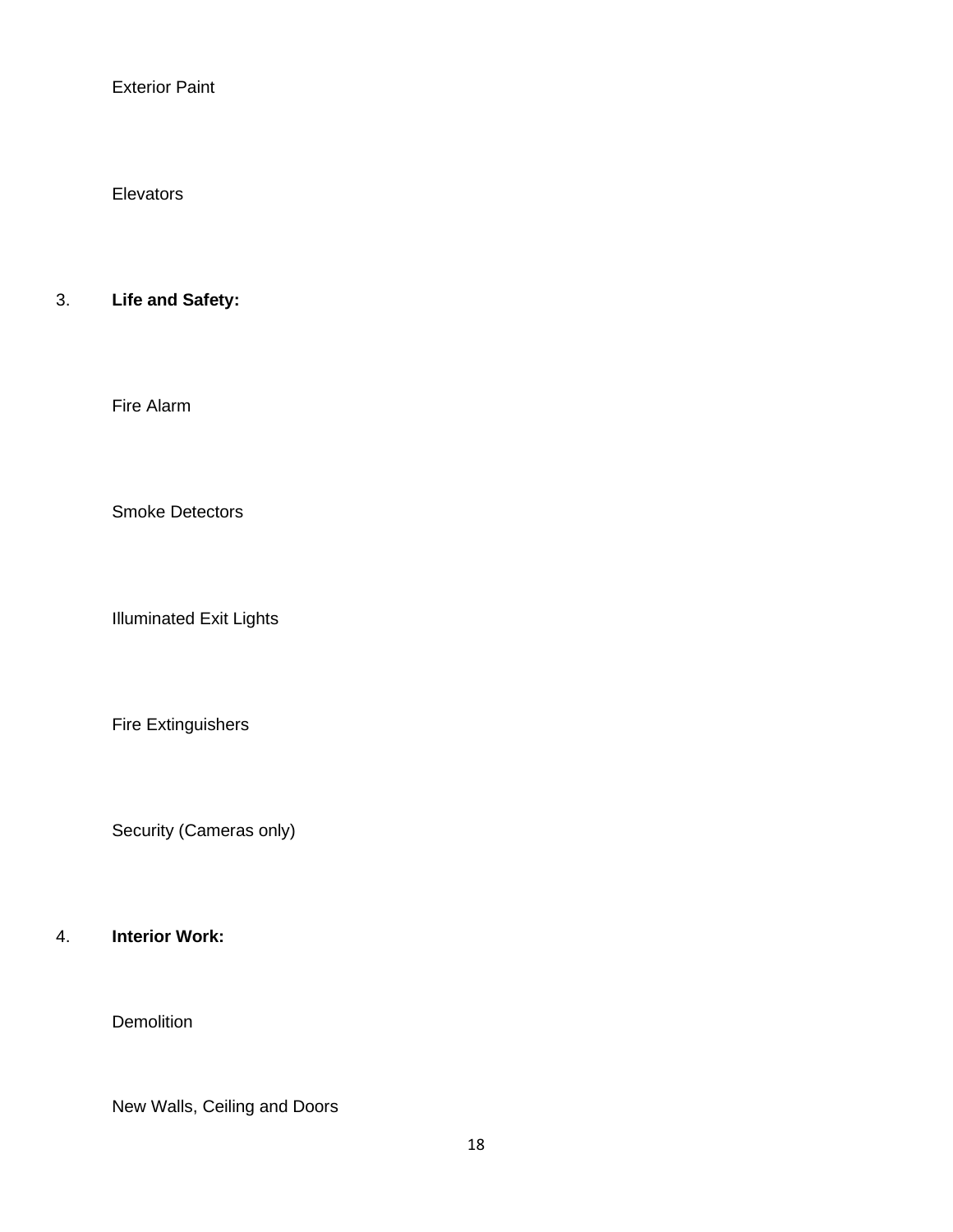Painting

Flooring

A/C Work

Water Heater

**Cabinetry** 

Plumbing

Electrical

Appliances

Washer and Dryer

Set Aside ADA Accessible Bathroom/Kitchen (4 or more units)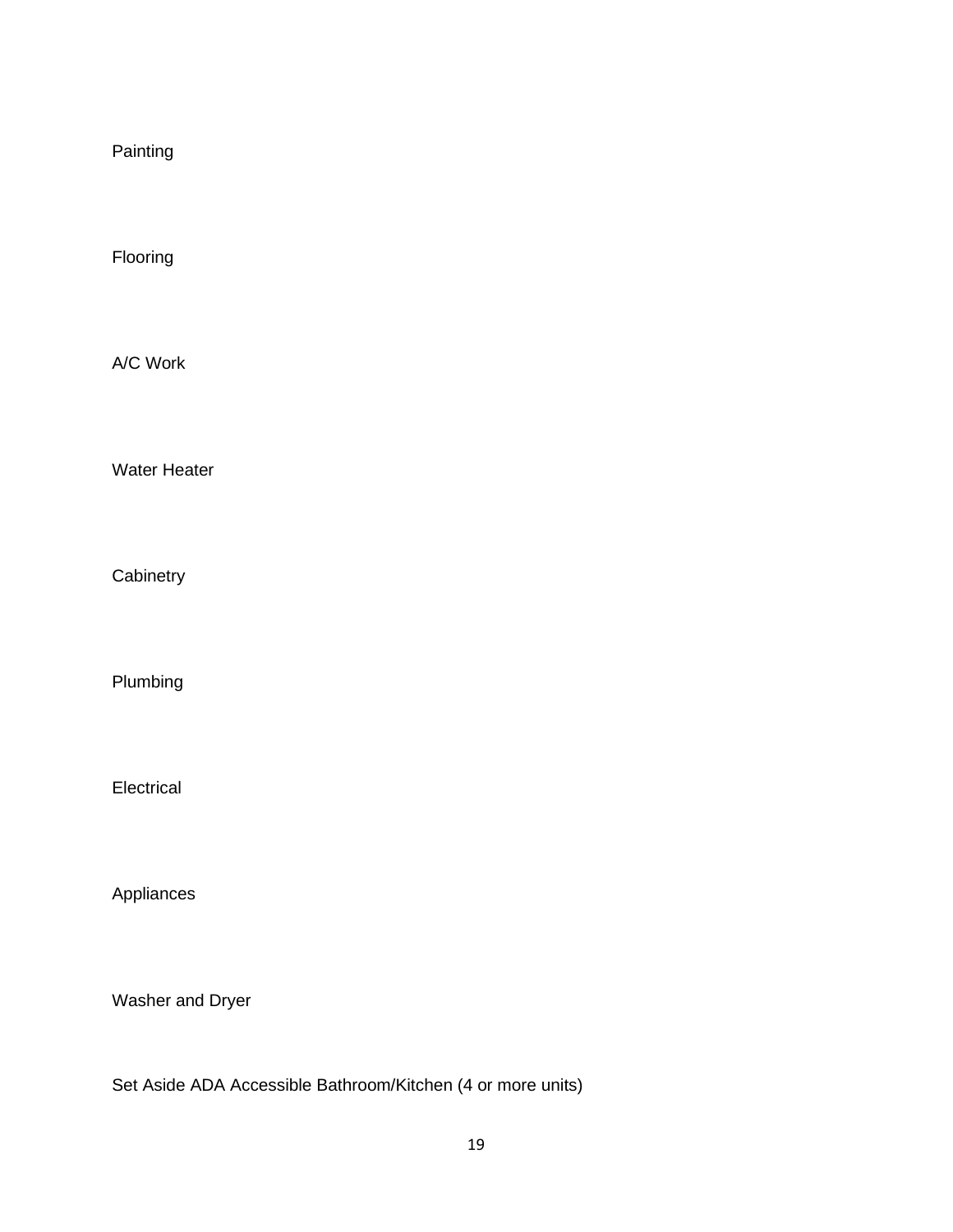

### **CONTRACTOR INFORMATION FORM**

(completed by the Contractor and verified by PHCD; fill in all lines; insert NONE, -0-, or N/A where applicable)

| <b>NAME OF FIRM:</b>                                                                                                                                    |  |
|---------------------------------------------------------------------------------------------------------------------------------------------------------|--|
| <b>CONTRACTOR'S LICENSE NUMBER:</b>                                                                                                                     |  |
| <b>NAME OF</b>                                                                                                                                          |  |
|                                                                                                                                                         |  |
|                                                                                                                                                         |  |
|                                                                                                                                                         |  |
|                                                                                                                                                         |  |
| TYPE OF CONTRACTOR: □ Building Contractor □ General Contractor □ Subcontractor<br>FORMS OF OWNERSHIP: $\Box$ Sole $\Box$ Partnership $\Box$ Corporation |  |
| DOLLAR VOLUME PREVIOUS 12 MONTHS: \$                                                                                                                    |  |
| NUMBER OF YEARS IN BUSINESS: UNIVERSED AND METALLIC UP.                                                                                                 |  |
| IN SUPPORT OF THE INFORMATION FURNISHED ABOVE REGARDING VOLUME, PLEASE INCLUDE A COPY OF YOUR<br>FIRM'S MOST RECENT INCOME STATEMENT AND BALANCE SHEET. |  |
| <b>NUMBER OF EMPLOYEES:</b><br>Administration/Management/Supervisors: _____________________                                                             |  |

Trades: \_\_\_\_\_\_\_\_\_\_\_\_\_\_\_\_\_\_\_